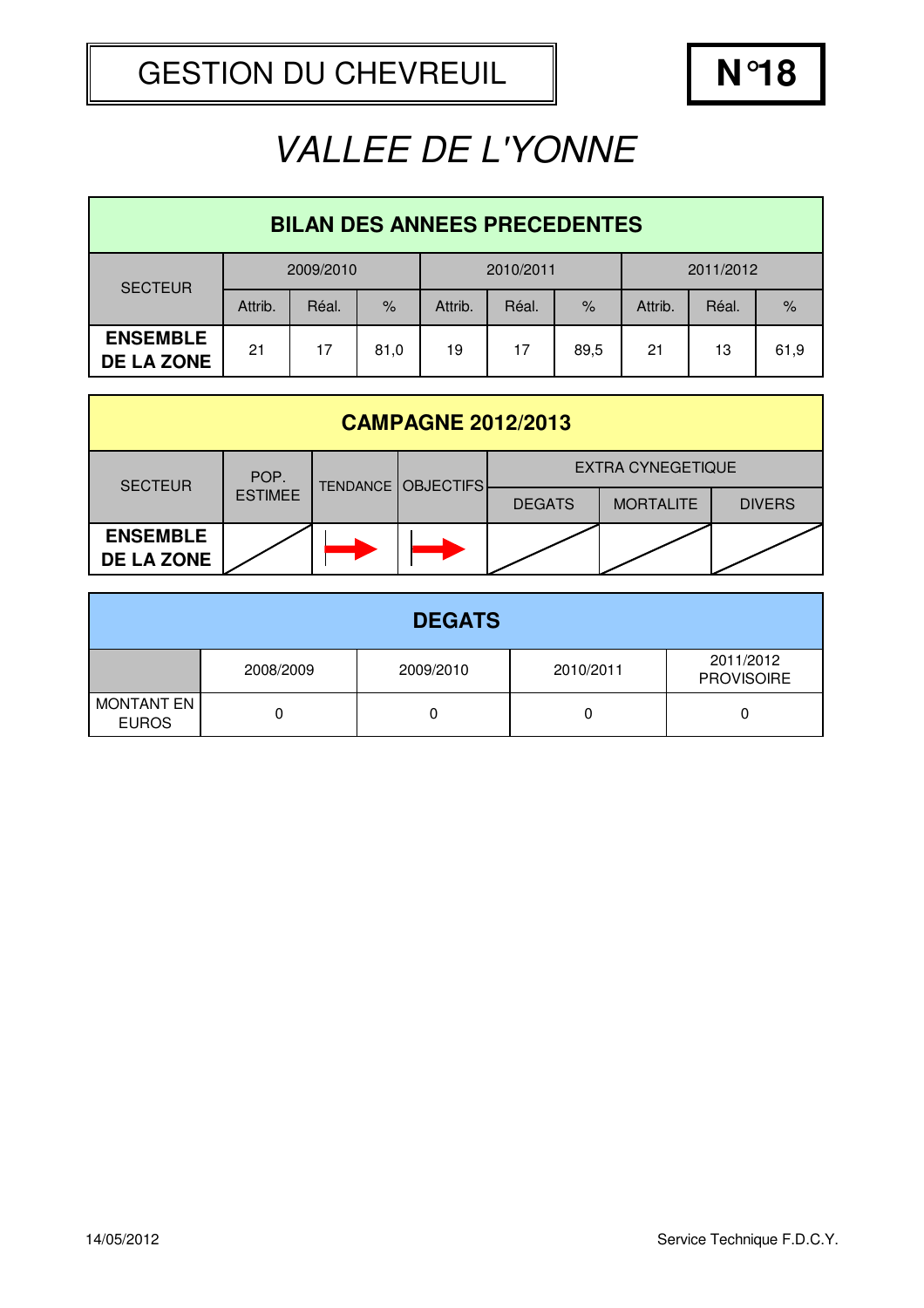| <b>ATTRIBUTIONS 2012/2013</b> |                                 |                    |                     |                     |  |  |
|-------------------------------|---------------------------------|--------------------|---------------------|---------------------|--|--|
| <b>SECTEUR</b>                | <b>ATTRIBUTION QUANTITATIVE</b> |                    | <b>ATTRIBUTIONS</b> | <b>OBSERVATIONS</b> |  |  |
|                               | <b>BOIS</b>                     | <b>PLAINE</b>      |                     |                     |  |  |
|                               | $1/20$ HA                       | 1 / 250 HA         |                     |                     |  |  |
| <b>ENSEMBLE</b>               | 10<br>$\div$ 29                 | 80<br>$+329$       |                     |                     |  |  |
| <b>DE LA ZONE</b>             | 30<br>49                        | $330 -$<br>$+ 579$ |                     |                     |  |  |
|                               |                                 |                    |                     |                     |  |  |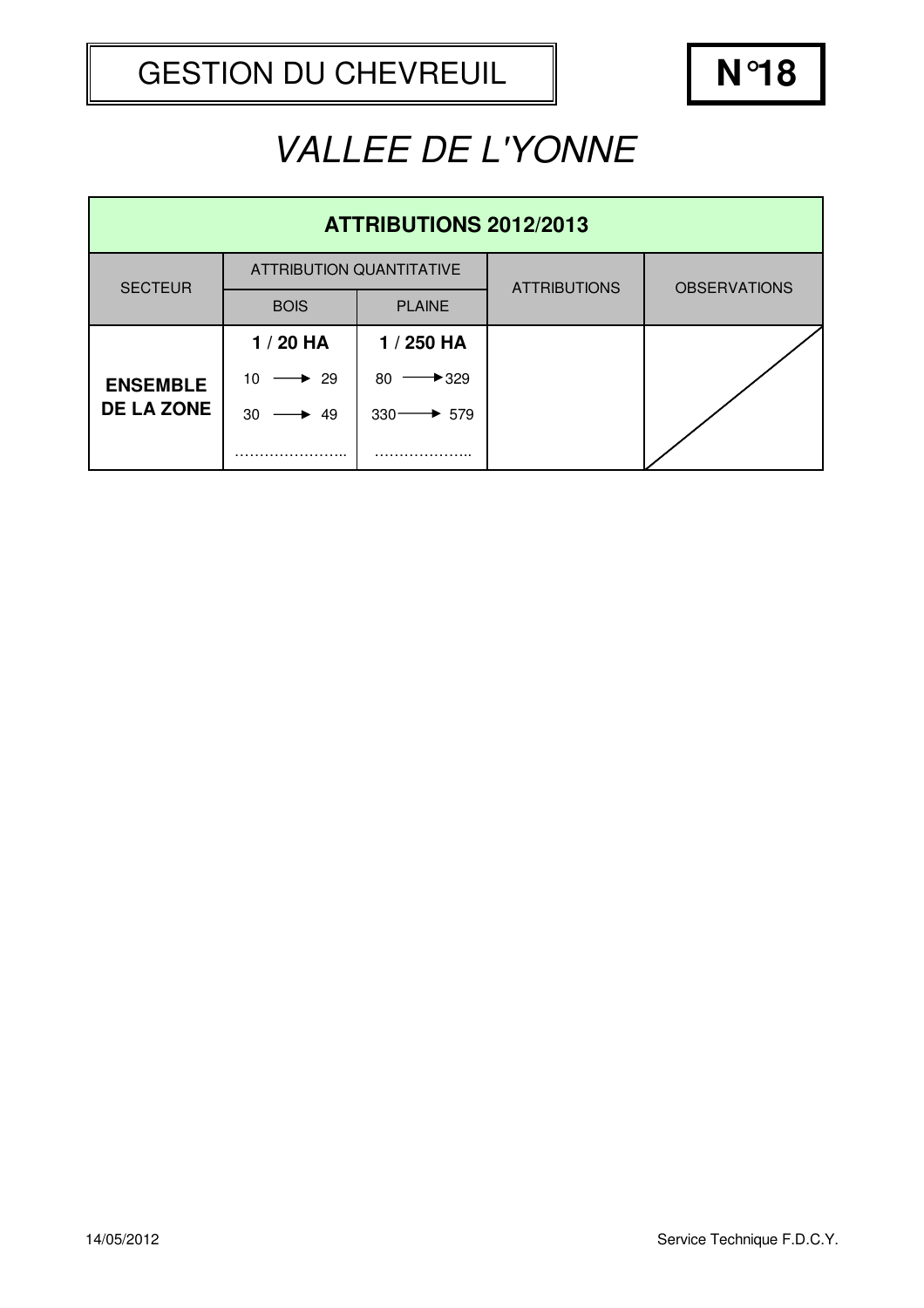| <b>BILAN DES ANNEES PRECEDENTES</b> |                       |                     |               |                |                     |      |                       |              |      |  |
|-------------------------------------|-----------------------|---------------------|---------------|----------------|---------------------|------|-----------------------|--------------|------|--|
| <b>SECTEUR</b>                      |                       | 2009/2010           |               |                | 2010/2011           |      |                       | 2011/2012    |      |  |
|                                     | Attrib.<br><b>CEI</b> | Réal.<br><b>CEI</b> | $\frac{9}{6}$ | Attrib.<br>CEI | Réal.<br><b>CEI</b> | $\%$ | Attrib.<br><b>CEI</b> | Réal.<br>CEI | $\%$ |  |
| <b>ENSEMBLE</b><br><b>ZONE</b>      | 0                     | 0                   | 0             | 0              | 0                   | 0    | 0                     | 0            | 0    |  |

| <b>CAMPAGNE 2012/2013</b>      |                |  |                                                          |                          |                  |               |  |
|--------------------------------|----------------|--|----------------------------------------------------------|--------------------------|------------------|---------------|--|
| <b>SECTEUR</b>                 | POP.           |  | <b>TENDANCE   OBJECTIFS</b>                              | <b>EXTRA CYNEGETIQUE</b> |                  |               |  |
|                                | <b>ESTIMEE</b> |  |                                                          | <b>DEGATS</b>            | <b>MORTALITE</b> | <b>DIVERS</b> |  |
| <b>ENSEMBLE</b><br><b>ZONE</b> |                |  | <b>AUCUNE</b><br><b>IMPLANTATION</b><br><b>SOUHAITÉE</b> |                          |                  |               |  |

|                                   |           | <b>DEGATS</b> |           |                                |
|-----------------------------------|-----------|---------------|-----------|--------------------------------|
|                                   | 2008/2009 | 2009/2010     | 2010/2011 | 2011/2012<br><b>PROVISOIRE</b> |
| <b>MONTANT EN</b><br><b>EUROS</b> |           |               |           |                                |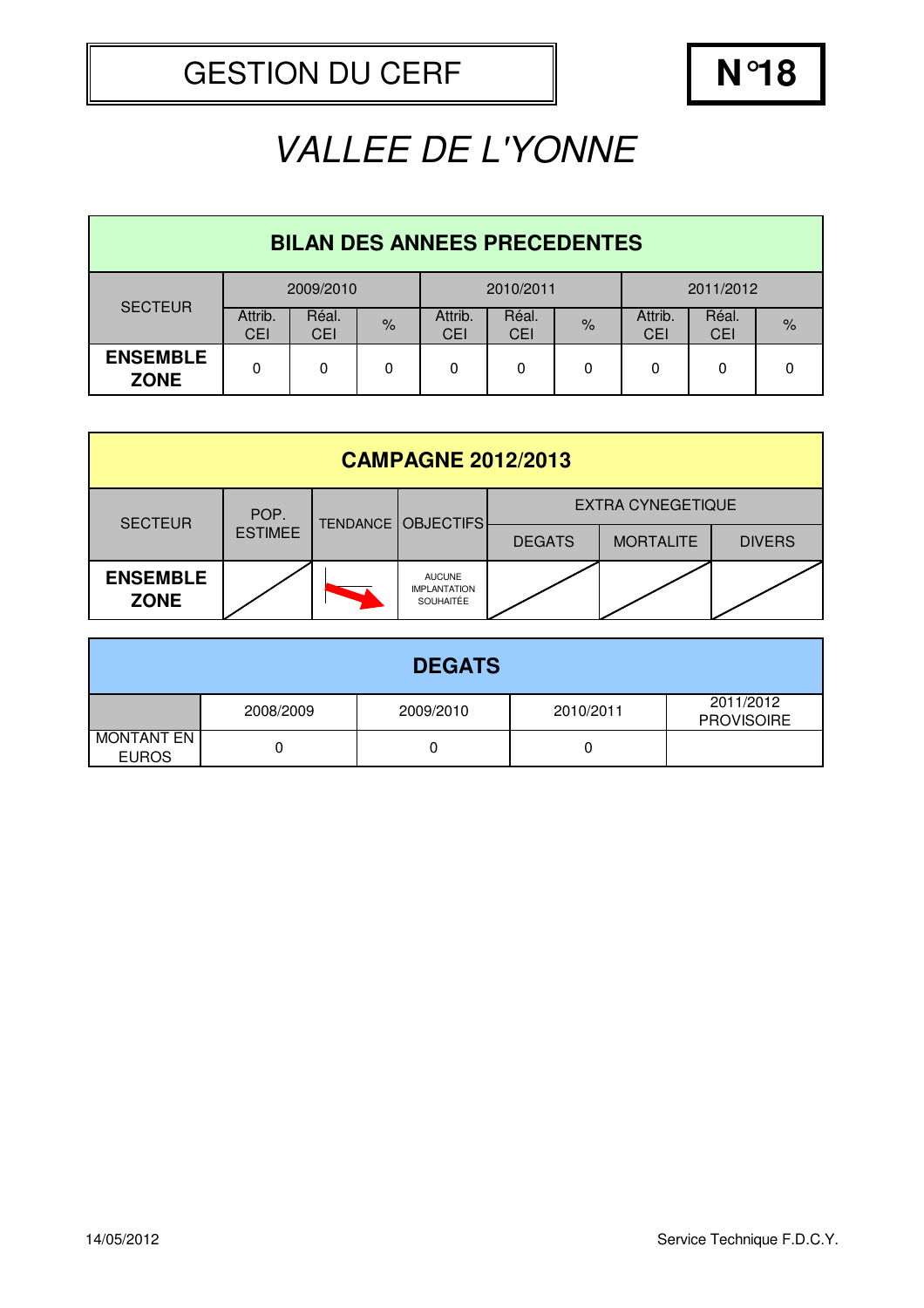| <b>ATTRIBUTIONS 2012/2013</b>        |                                 |                    |      |  |  |
|--------------------------------------|---------------------------------|--------------------|------|--|--|
| <b>SECTEUR</b>                       | <b>QUANTITATIF</b>              | <b>ATTRIBUTION</b> |      |  |  |
|                                      |                                 | CEI                | $\%$ |  |  |
| <b>ENSEMBLE</b><br><b>DE LA ZONE</b> | <b>TOUTE DEMANDE SATISFAITE</b> | 0                  | 100  |  |  |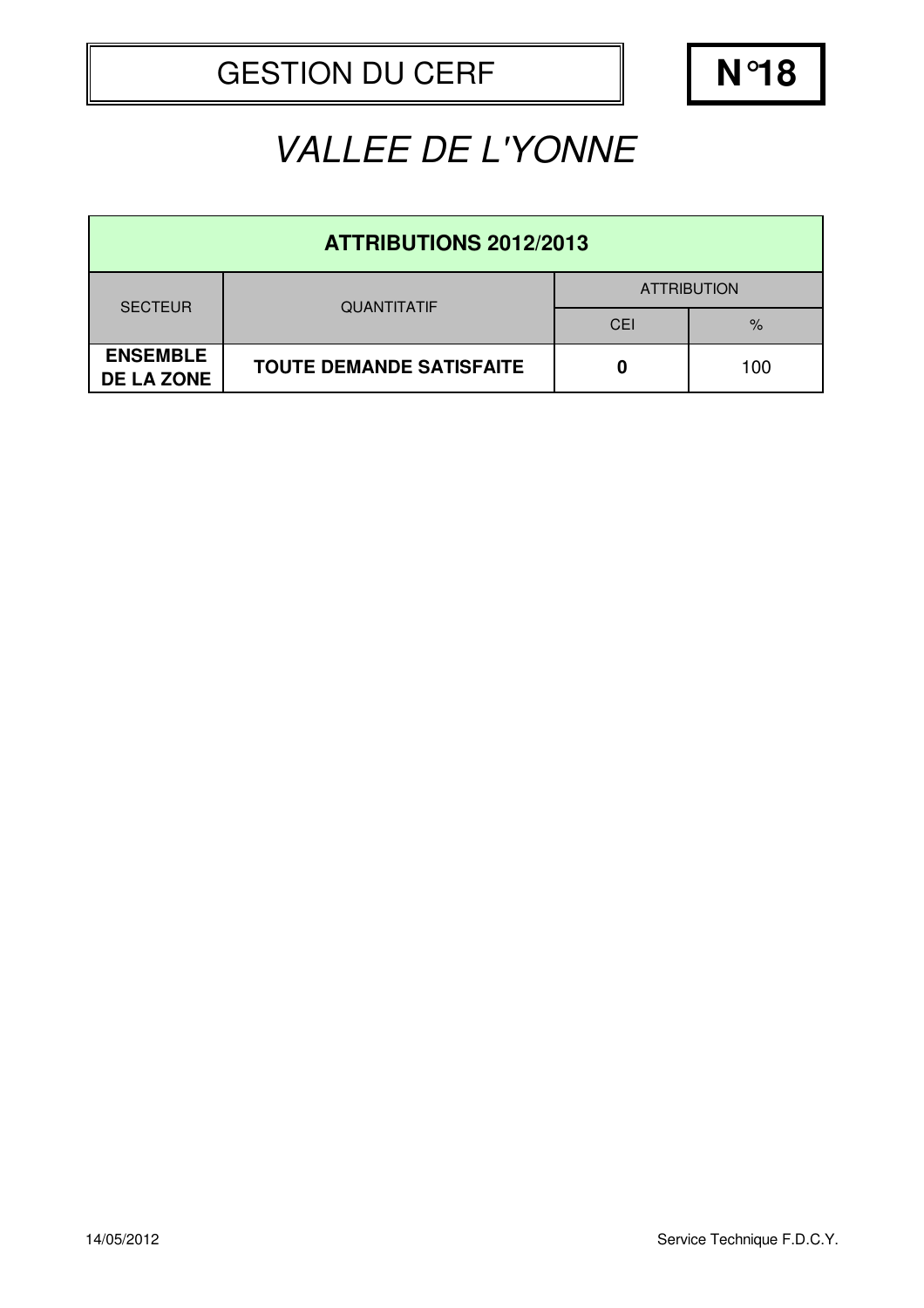| <b>BILAN DES ANNEES PRECEDENTES</b>  |                       |                     |      |                |                     |      |                       |                     |      |  |
|--------------------------------------|-----------------------|---------------------|------|----------------|---------------------|------|-----------------------|---------------------|------|--|
| <b>SECTEUR</b>                       |                       | 2009/2010           |      |                | 2010/2011           |      |                       | 2011/2012           |      |  |
|                                      | Attrib.<br><b>SAI</b> | Réal.<br><b>SAI</b> | $\%$ | Attrib.<br>SAI | Réal.<br><b>SAI</b> | $\%$ | Attrib.<br><b>SAI</b> | Réal.<br><b>SAI</b> | $\%$ |  |
| <b>ENSEMBLE</b><br><b>DE LA ZONE</b> | 21                    | 4                   | 19,0 | 13             | 4                   | 30,8 | 10                    | 4                   | 40,0 |  |

| <b>CAMPAGNE 2012/2013</b>            |                |  |                                                          |                          |                  |               |  |
|--------------------------------------|----------------|--|----------------------------------------------------------|--------------------------|------------------|---------------|--|
| <b>SECTEUR</b>                       | POP.           |  | <b>TENDANCE   OBJECTIFS</b>                              | <b>EXTRA CYNEGETIQUE</b> |                  |               |  |
|                                      | <b>ESTIMEE</b> |  |                                                          | <b>DEGATS</b>            | <b>MORTALITE</b> | <b>DIVERS</b> |  |
| <b>ENSEMBLE</b><br><b>DE LA ZONE</b> |                |  | <b>AUCUNE</b><br><b>IMPLANTATION</b><br><b>SOUHAITÉE</b> |                          |                  |               |  |

|                                   |           | <b>DEGATS</b> |           |                                |
|-----------------------------------|-----------|---------------|-----------|--------------------------------|
|                                   | 2008/2009 | 2009/2010     | 2010/2011 | 2011/2012<br><b>PROVISOIRE</b> |
| <b>MONTANT EN</b><br><b>EUROS</b> | 82        |               | 200       |                                |